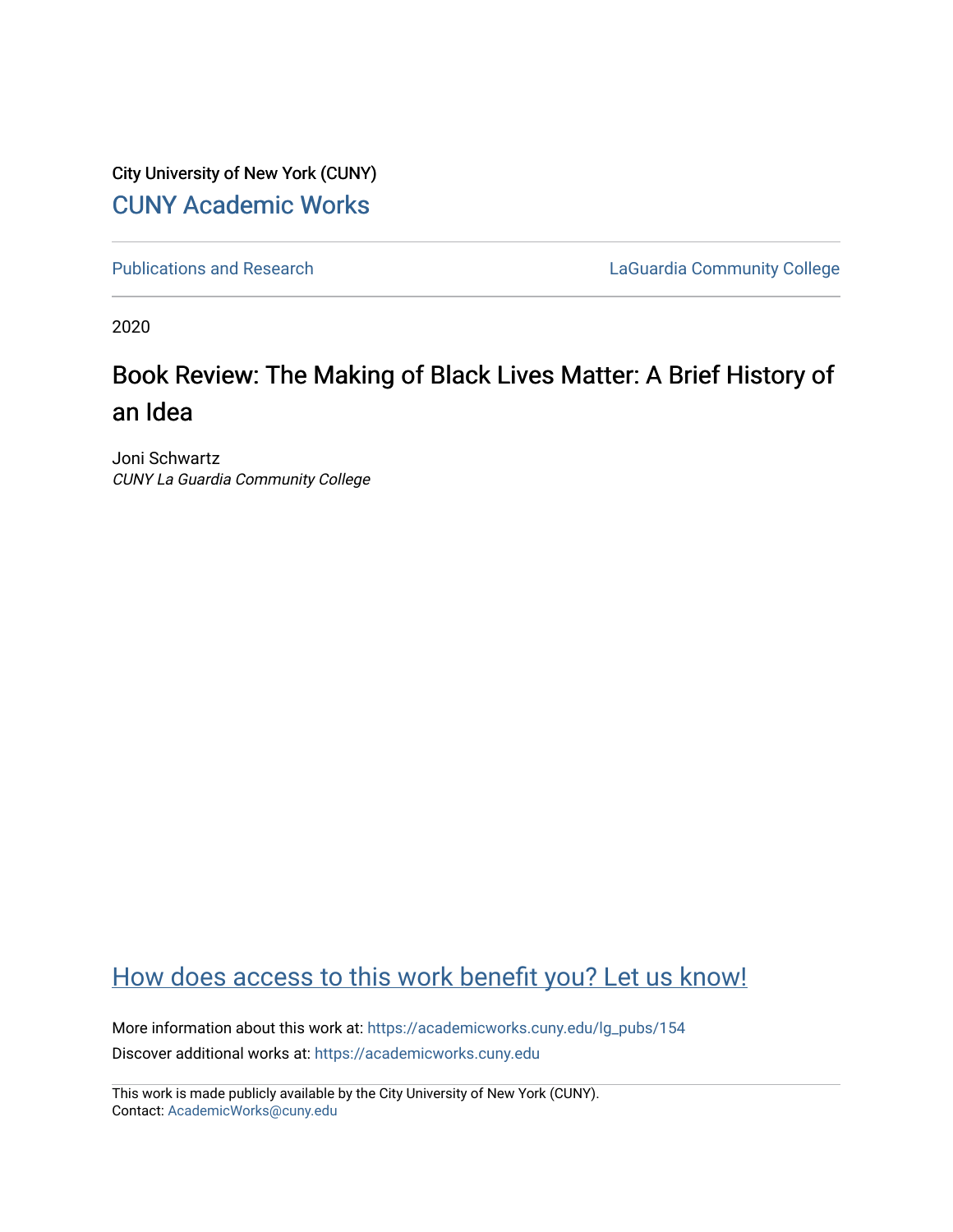

*Book Review*

## **The Making of Black Lives Matter: A Brief History of an Idea**

**Joni Schwartz**

*City University of New York- LaGuardia Community College*

*The Making of Black Lives Matter: A Brief History of an Idea. (2017)* **Christopher J. Lebron New York, NY: Oxford University Press ISBN: 9780190601348 187 pp**

Christopher J. Lebron places the social protest movement, #BlackLivesMatter, squarely in the context of civil rights movements throughout American history. Lebron makes the argument that # BlackLivesMatter is a continuation of an ongoing struggle and movement in America propelled by earlier scholars, artists, and activists such as: Ida B. Wells, Frederick Douglass, Langston Hughes, Zora Neale Hurston, James Baldwin, Alain LeRoy Locke, and Martin Luther King. Special attention is given to the Harlem Renaissance and the Civil Rights Movement of the 1960s because each regarded its mission as clarifying and exemplifying the value and equity of Blacks in America. They are seen as precursors to the #BlackLivesMatter movement. This book makes the case that the question of whether "Black Lives Matter" is neither a new assertion nor a new protest movement but rather is embedded in the long and oppressive history of the United States. This book is concise and relatively short at 187 pages. It is a welcome contribution to social science literature and could be an important read for adult educators and their students as well. In the book's introduction entitled "Naming the Dead," Lebron eloquently states that we must name the dead, call them out for the sake of the living. Therefore, he identifies by name black bodies murdered recently in America by unjustified violence – Philandro Castile, Michael Brown, Travon Martin, Tamir Rice, Sandra Bland, Eric Garner – just to name a few of the hundreds of names of individuals. Following the strong introduction, Chapter 1 begins with the black American social and political thought of Frederick Douglass and Ida B. Wells. It provides "some of the intellectual and philosophical moorings we need to fully appreciate the depth of "black lives matter" (p., xv). Chapter 2 continues this argument showing how black artistic performance has and does take a stand in social movements and progress by highlighting Zora Neale Hurston and Langston Hughes' work during the Harlem Renaissance. Chapter 3 focuses on issues of gender and sexuality as they relate to black equality in America through the work of Audre Lorde, the selfidentified - black, lesbian, social justice advocate poet; and Anna Julia Cooper, who is credited with being the first black feminist theorist. Then in the fourth chapter entitled, "Where Is the Love? The Hope for